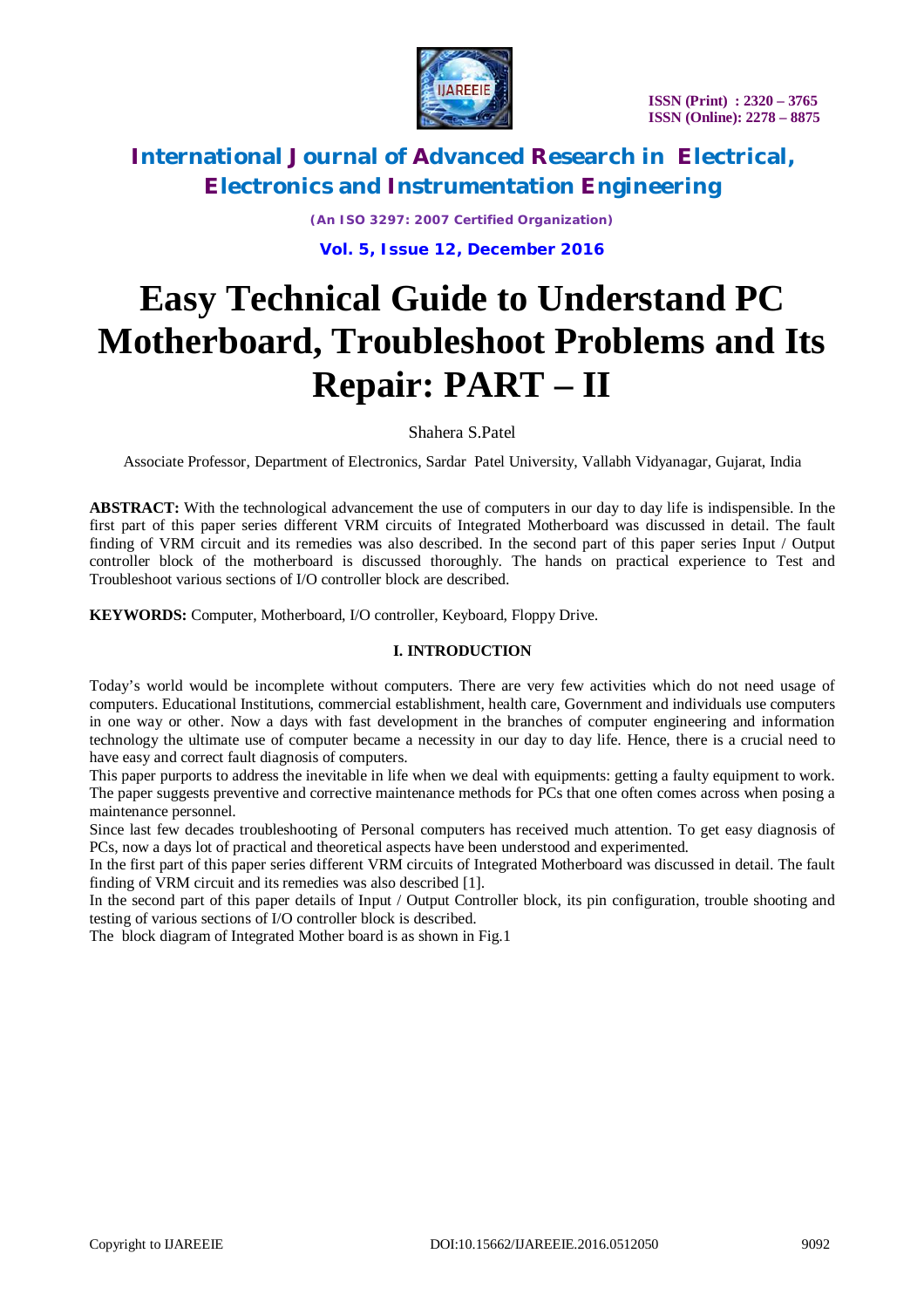

*(An ISO 3297: 2007 Certified Organization)*





Fig.1 Block Diagram of Integrated Motherboard

# **II. DETAILS OF SUPER I/O CONTROLLER BLOCK**

The main function of this block is to control Key-board, Mouse, Parallel Port, COM Port (RS 232), FDD Port, ACPI Interface Section etc. Super I/O controller IC is used to control and perform all the functions. This is a 128 Pin IC. Different companies like ITE, Winbond, SMBC, SMBD are pioneering in fabrication of this IC[2]. The internal block diagram of I/O controller IC W83627DHG is as shown in Fig.2.



Fig.2 Internal Block Diagram of I/O Controller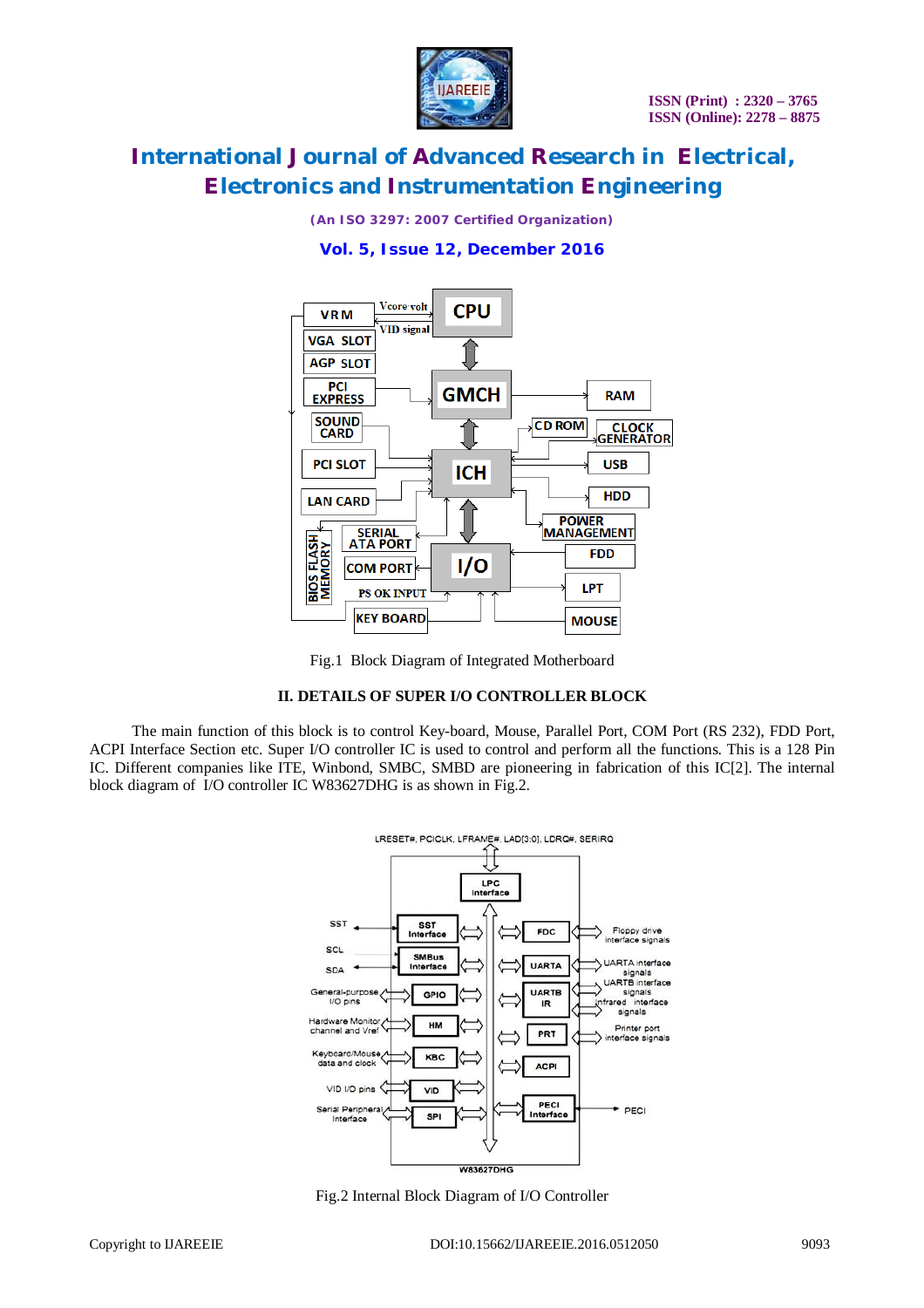

*(An ISO 3297: 2007 Certified Organization)*

# **Vol. 5, Issue 12, December 2016**

Brief description of this IC (128 Pins) is as follows. It consists of total main eleven Sections[3].

# **(1) FDC Interface Section ( Pin No.1 to 16) :**

The main function of this section is to control 34 pin Floppy Drive and to transfer data serially from the Floppy Drive. Through various pins of this section the spindle and slide Motor which is inside the Floppy Drive can be switched ON/OFF.

- **(2) LPC Interface Section ( Pin No.18 to 22) :**
- This section controls all the sections of Input /Output controller so that this IC comes in function.
- **(3) Direct Memory Access (DMA) ( Pin No. 23 to 30 ):**

With the help of DMA the data transfer from any storage device can be done without the use of CPU. Means it just bypasses the CPU for data transfer.

# **(4) Multimode Parallel Port Section ( Pin No.31 to 48) :**

To this port Parallel and Serial device is connected which transfers the data to and forth. The parallel and serial devices can be connected if multifunction parallel port is used. But if only parallel port is used one can make use of only parallel device. P-I to P-III motherboard uses Parallel Port where as P-III, P-IV, P-V motherboard uses multifunction Parallel Port. Fig. 3 Shows the connection of Parallel port with I/O controller  $IC$ 



Fig.3 Parallel port with I/O controller IC

## **(5) Communication Interfacing Section ( Pin No.49 to 57 & Pin No. 78 to 85 ) :**

The main function of this section is to control series communication devices like MODEM, LAN Card etc. and to transfer data to and fro.

# **(6) Key- Board Interface Section ( Pin No.58 to 60 and Pin No. 62,63,65,66) :**

This section transfers the data through Normal and PS2 keyboard as well as PS2 Mouse. Fig. 4 shows the circuit of Keyboard and Mouse Interface[4].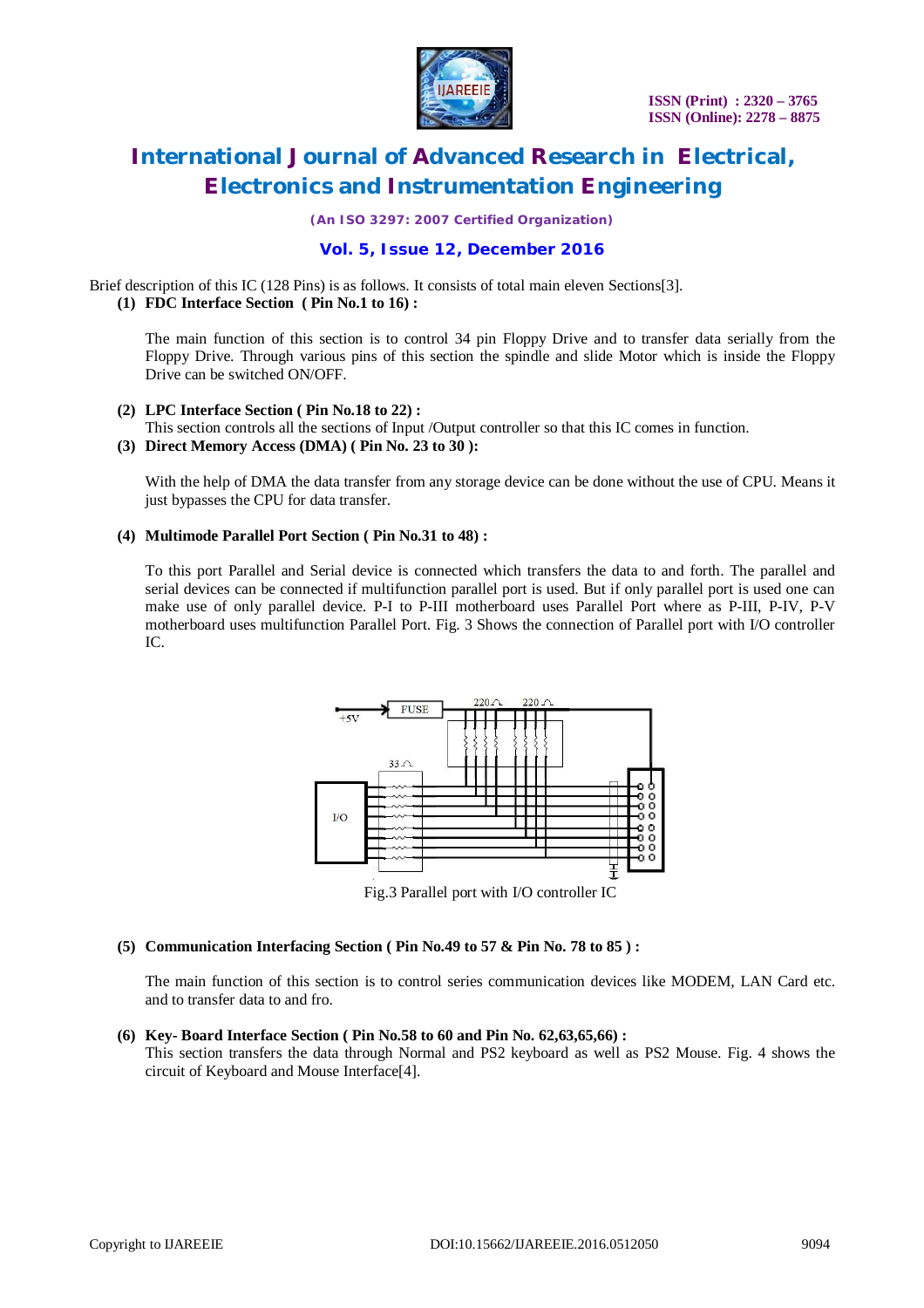

*(An ISO 3297: 2007 Certified Organization)*

# **Vol. 5, Issue 12, December 2016**



Fig.4 Keyboard and Mouse Interface

# **(7) ACPI ( Advance Control Power Interface ) section ( Pin No.67,68,74,76) :**

The main function of ACPI is to control standby section of Input / Output controller. The 5V supply (Violet Wire) from SMPS is used to switch ON this section. It is also in function during system ON or system shutdown.

- **(8) General Purpose Input / Output Port :**
	- Pin No.64 : Suspend indication available during system Suspend.
	- Pin No.69 : This is an Infrared Receive Data Output pin.
	- Pin No.70 : Output pin of Reset Signal used to Restart the system.
	- Pin No.72 : Output pin of Power O.K. signal used to make SMPS continue ON.
	- Pin No.73 : Input pin of chipset suspend signal.
	- Pin No.87 : Output pin for Infrared transfer Signal.
	- Pin No.88 : Input pin for Infrared Receive Signal.
	- Pin No.89 : Watch Dog Time Output pin used to send system in standby mode.
	- Pin No.90 : Output pin of Power LED indication.
	- Pin No.91 : This is a Bit 1 Input Output pin of Port 2. This pin is used to give serial clock pulse as an input.
	- Pin No.92 : It is a Bit 2 Input Output pin.

## **(9) Hardware Monitoring Interface Section(Pin No.:94 to 96, 98 to 113,Pin No.115,116,118):**

This is used for HT (Hyper Threading Technology Base Mother board). The main function of this section is to Sense and Display the Temperature of CPU, CPU core voltage, System Volt or system current. During CPU Over Temperature or High Voltage/ Low Voltage it makes the system Auto Shutdown so that CPU is not damaged thereby making CPU secure.

# **(10) Game Port, Joy Stick Port, MIDI Port( Pin No.119 to 128 ):**

- \* Pin No.119 : Serial Data Input pin of MIDI Port 2
- \* Pin No.120 : Serial Data Output Pin of MIDI Port.
- \* Pin No.121 to 128 : Used for Joystick. It can also be used for Bit to Bit data Input Output.

## **(11) Power Division Section :**

- \* Pin No : 12,48,77,114 : These are Positive Input Supply pins of digital section of I/O controller IC. 5V supply is applied to these pins.
- \* Pin No. 61: This is a Positive Input supply pin of stand by section. From SMPS, to this pin standby voltage of
- 5V (Violet wire) is given.
- \* Pin No. 28: This pin is Input supply pin of Host Interface section which requires 3.3V supply.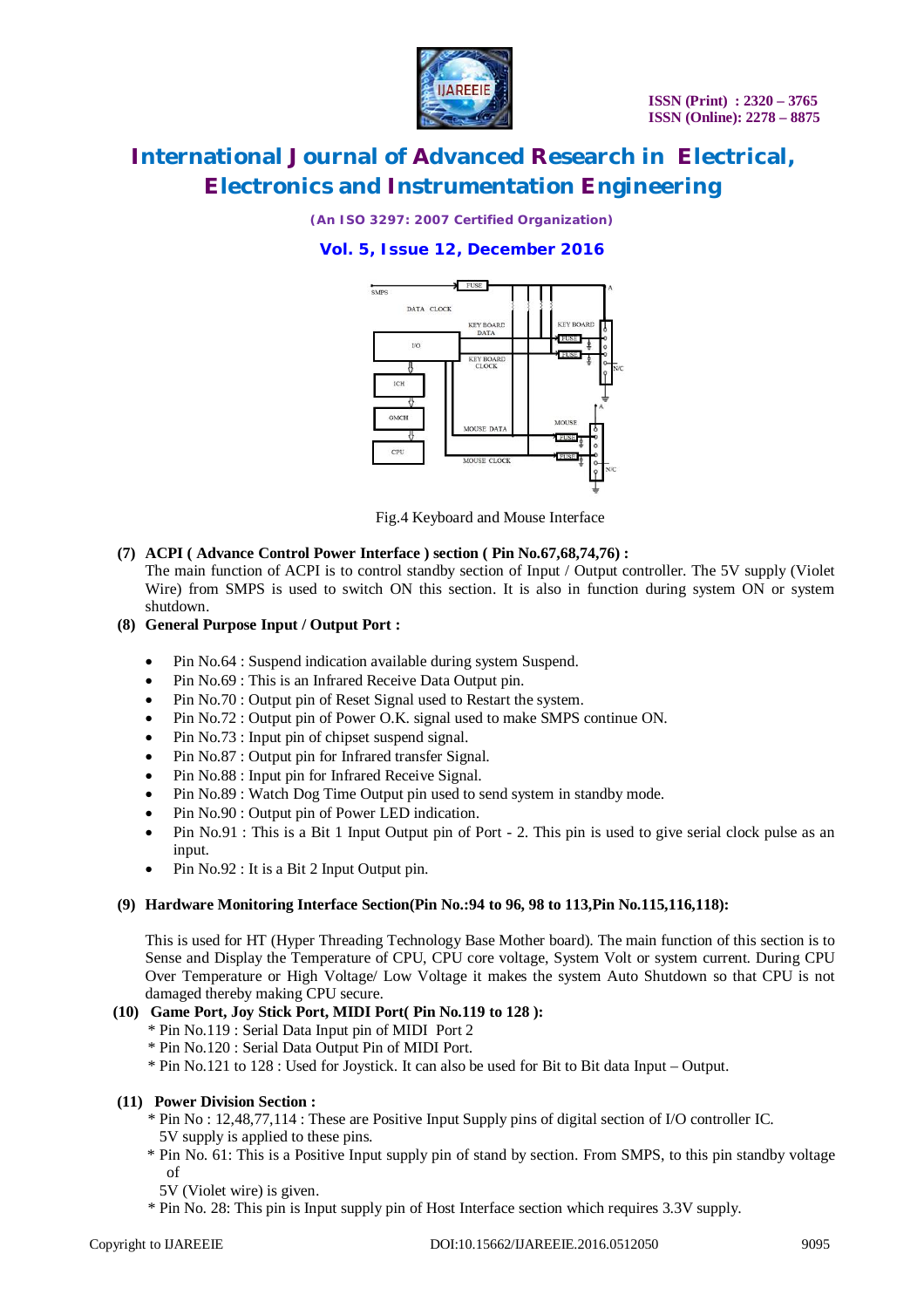

*(An ISO 3297: 2007 Certified Organization)*

# **Vol. 5, Issue 12, December 2016**

\* Pin No. 97: This is a Positive Input Supply pin of Analog Section which uses 5V supply.

\* Pin No. 17,20,55,86: These are negative Input pins of all sections of IC. These pins are connected to GND.

# **III. TESTING AND FAULT FINDING OF VARIOUS SECTIONS**

The troubleshooting of different sections is described as below [5].

## **(1) FDC Interface Section :**

This section is checked when we connect Floppy Drive and if it is not detected.

- If FDD cable and Floppy Disk Drive is correct check this section as following.
- (i) First in CMOS set up enable Drive A, Drive B as 1.44 MB or according to Floppy Drive.
- (ii) If in CMOS set up, setting is correct then check Drive select pin of Floppy Drive. It should be low.
- (iii) If High is available on this pin then check status (for Low) on DSA pin of I/O controller.
- (iv) If DSA pin is low then check for Track open between I/O controller and FDD connector.
- (v) If DSA pin is High and even if Floppy Drive is not detected then there may be a problem with I/O controller IC. Replace it.
- (vi) If After connecting Disk, during writing Write Protect Messages is available, then check High on WP pin of IC. If this pin is low, then check for Network Resistance OPEN.
- (vii) If this pin is High, then also WP message is available, I/O controller IC is faulty. Replace it.

## **(2) Parallel Port Section :**

When Parallel Device is connected to parallel Port and if it is not working, this section has to be checked.

- (i) First check for Parallel Port Enable in CMOS set up.
- (ii) Then check for Mode ECP, EPP of Parallel Port .
	- Set auto function to Auto in CMOS set up.
- (iii) If CMOS setting is correct check for Low on PNF pin of IC. If high is available through PNF: Parallel Port, Printer cable or Printer may be faulty.
- (iv) If PNF pin is low then check logic on PD0 to PD7 pins. If it is o.k., even if Parallel Device is not detected, I/O controller IC may be faulty.

## **(3) Key Board Interface Section :**

If during Power ON Display is available but Keyboard or PS2 mouse is not working, this section can be checked in following manner.

- (i) First check Key Board Connector for OPEN or Loose.
- (ii) If it is O.K. then check for 5 Volt on Vcc pin.
- (iii) If supply is not available, then check Jumper of supply line for OPEN.
- (iv) If Jumper is connected between  $2 \& 3$ , connect it between 1 and 2.
- (v) Now if also supply is not coming, check for FUSE OPEN connected to pin 2.
- (vi) If FUSE is O.K., check for coil
- (vii) If supply is available, check for GND on Ground Supply pin of connector.
- (viii) If Ground supply is O.K., still if Key Board is not working, then check for 4.5 V supply on Key Board Data or Clock pin.
- (ix) If supply is O.K. but still Key Board is not working, I/O controller IC is faulty. Replace it.

## (4) **Hardware Monitoring Interface Section :**

 This section is checked when during Power On, Display is available but system is hanging on Post screen or system frequently restarts by giving message of Overheat.

(i) If during Power on,system hangs on system post screen, then before Post screen Press CMOS